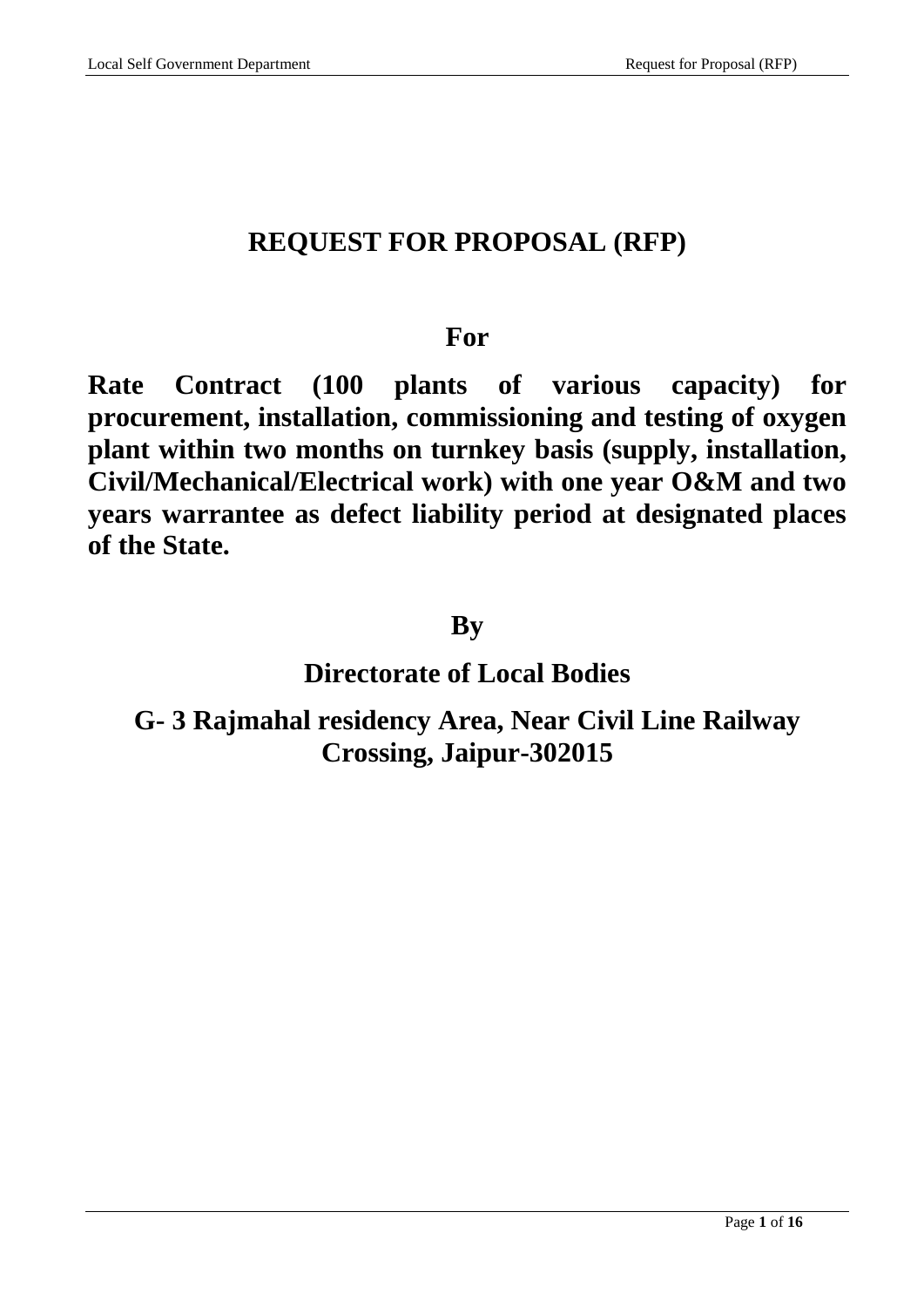#### **Expression of Interest (EoI)**

Director cum Special Secretary, LSG and Commissioner JDA invites proposal for rate contract (100 plants of various capacity) for procurement, installation, commissioning and testing of oxygen plant within two months on turnkey basis (supply, installation, civil/Mechanical/Electrical work) with one year O&M and two years warrantee as defect liability period at designated places of the State.

### **Government of Rajasthan Local Self Government Department (Directorate of Local Bodies, Rajasthan, Jaipur)**

G-3, Rajmahal Residency, Near Civil lines, Railway Crossing, Jaipur

Tel No.: +91 141 2222469 Fax No.: +91 141 2222403 web site : www.lsg.urban.rajasthan.gov.in

No: F 55 () PA/CE/DLB/Corona/oxygenplant\_II/2021/ Date

### **Expression of Interest (EoI)**

There is an urgent additional need of PSA oxygen plants due to COVID-19 in the State of Rajasthan. Single stage one envelop unconditional technical and financial proposal for **rate contract** (100 plants of various capacity) are invited on behalf of Governor of Rajasthan by Director cum Special Secretary, LSG for procurement, installation, commissioning and testing of oxygen plant within two months on turnkey basis (supply, installation, Civil/Mechanical/Electrical work) with one year O&M and two years warrantee as defect liability period at designated places of the State.

Interested bidder (manufacturer/Authorised Dealer/Supplier/Agent) can submit their proposal through mail on [dlbrajasthan@gmail.com](mailto:dlbrajasthan@gmail.com) latest by **18.05.2021 at 5.00 PM.** Other detail of Request for Proposal (RFP) can be seen/download from www.sppp.rajasthan.gov.in and official website www.lsg.urban.rajasthan.gov.in

**Sd/- Sd/- (Gaurav Goyal) (Deepak Nandi) Commissioner, JDA Director cum Special Secretary**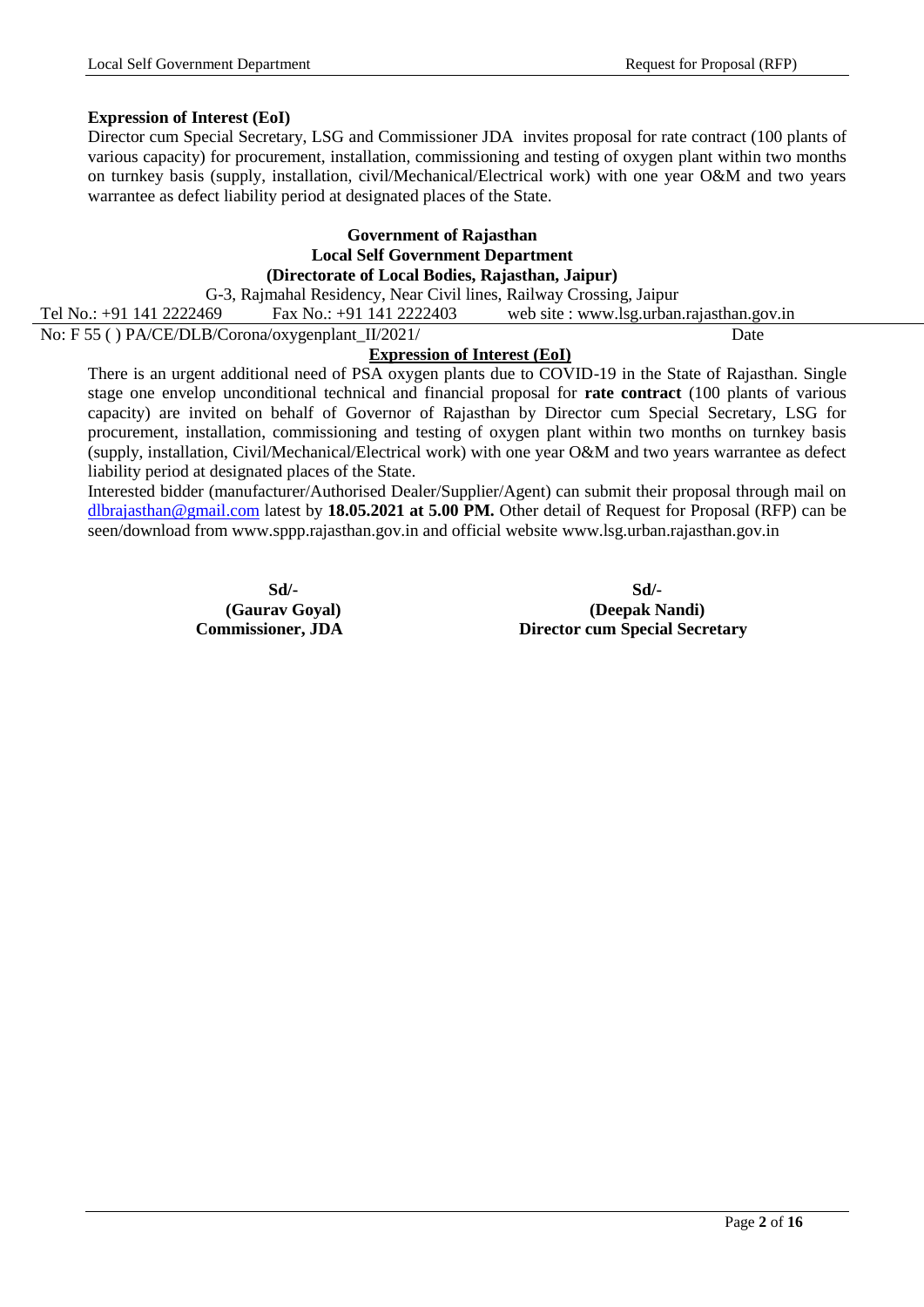#### **Instructions to Bidders**

**Important Instruction:-** *The Law relating to procurement "The Rajasthan Transparency in Public Procurement Act, 2012" [hereinafter called the Act] and the "Rajasthan Public Procurement Rules, 2013" [hereinafter called the Rules] under the said Act have come into force which are available on the website of State Public Procurement Portal http://sppp.rajasthan.gov.in. Therefore, the Bidders are advised to acquaint themselves with the provisions of the Act and the Rules before participating in the Bidding process. If there is any discrepancy between the provisions of the Act and the Rules and this Bidding Document, the provisions of the Act and the Rules shall prevail.*

- 1. **Scope of Bid:** In support of the Invitation to Bid indicated in the RFP, the Procuring Entity, (DLB/JDA), issues this RFP for the supply of Goods/equipment and Installation Services incidental there to, as has been specified in RFP. The Bid includes the EoI &RFP. The bid invited through mail on **[dlbrajasthan@gmail.com](mailto:dlbrajasthan@gmail.com)**
- 2. **Code of Integrity:** No person participating in a procurement process shall act in contravention of the code of integrity prescribed by the State Government, as per Section 11 of the RTPP Act and Rule 80 of the RTPP Rules.
- 3. **Conflict of Interest:** A conflict of interest is considered to be a situation in which a party has interests that could improperly influence that party"s performance of official duties or responsibilities, contractual obligations, or compliance with applicable laws and regulations. A Bidder should not have a conflict of interest in the procurement in question as stated in the Rule 81 and this Bidding document. The bidders must well acquaint themselves with the provisions of the RTPP Act & Rules in this regard and must act accordingly.
- 4. **Eligible Bidders:** A Bidder may be a natural person, private Entity, government-owned Entity manufacturer/Authorised Dealer/Supplier/Agent
- 5. **Eligible Goods and Installation Services:** For purposes of this Clause, Rate Contract (100 plants of various capacity) for procurement, installation, commissioning and testing of oxygen plant within two months on turnkey basis (supply, installation, Civil/Mechanical/Electrical work) with one year O&M and two years warrantee as defect liability period at designated places of the State. This rate contract shall be valid up to 90 days from the date of bid submission.
- 6. **Language of Bid :** English/Hindi
- 7. **Price:** The price of the Goods quoted total price FOR at site or place of delivery of the item.
- 8. **Turnkey basis services:** The documentary evidence may be in the form of literature, design/drawings or data etc., and shall consist of a detailed description of the essential technical and performance characteristics of the Goods and Installation Services, demonstrating substantial responsiveness of the Goods and Installation Services documentary evidence specifications, designs and drawings and conformance to BIS or other acceptable codes)
- 9. **Period of Validity of Bids:** 90 Days
- **10. Deadline for Submission of Bids:** through mail on **[dlbrajasthan@gmail.com](mailto:dlbrajasthan@gmail.com)** latest by **18.05.2021 at 5.00 PM**
- **11. Bid Opening: on 18.05.2021 at 5.30 PM** by the Committee at DLB
- 12. **Clarification of Technical or Financial Bids:** To assist in the examination, evaluation, comparison and qualification of the Technical or Financial Bids, the Bid evaluation committee may, at its discretion, ask any Bidder for a clarification regarding its Bid as per RTPP Rules 2013
- 13. **Evaluation of Qualification of Bidders in Technical Bids:** by the committee based on criteria bidder whose proposal technically responsive will be consider for price evaluation.
- 14. **Procuring Entity's Right to Accept Any Bid, and to Reject Any or All Bids:** The Procuring Entity reserves the right to accept or reject any Bid, and to annul the Bidding process and reject all Bids at any time prior to Contract award without assigning any reasons thereof and without thereby incurring any liability to the Bidders.
- **15. Procuring Entity's Right to increase place and Quantities: As** per the requirement under this rate contract
- 16. **Dividing quantities among more than one Bidder at the time of award:** As per RTPP Rule 2013
- 17. **Acceptance of the successful Bid and award of contract:** As per RTPP Rule 2013
- 18. **Signing of contract:** After approval of lowest evaluated rates from competent Authority, by DLB/JDA, Jaipur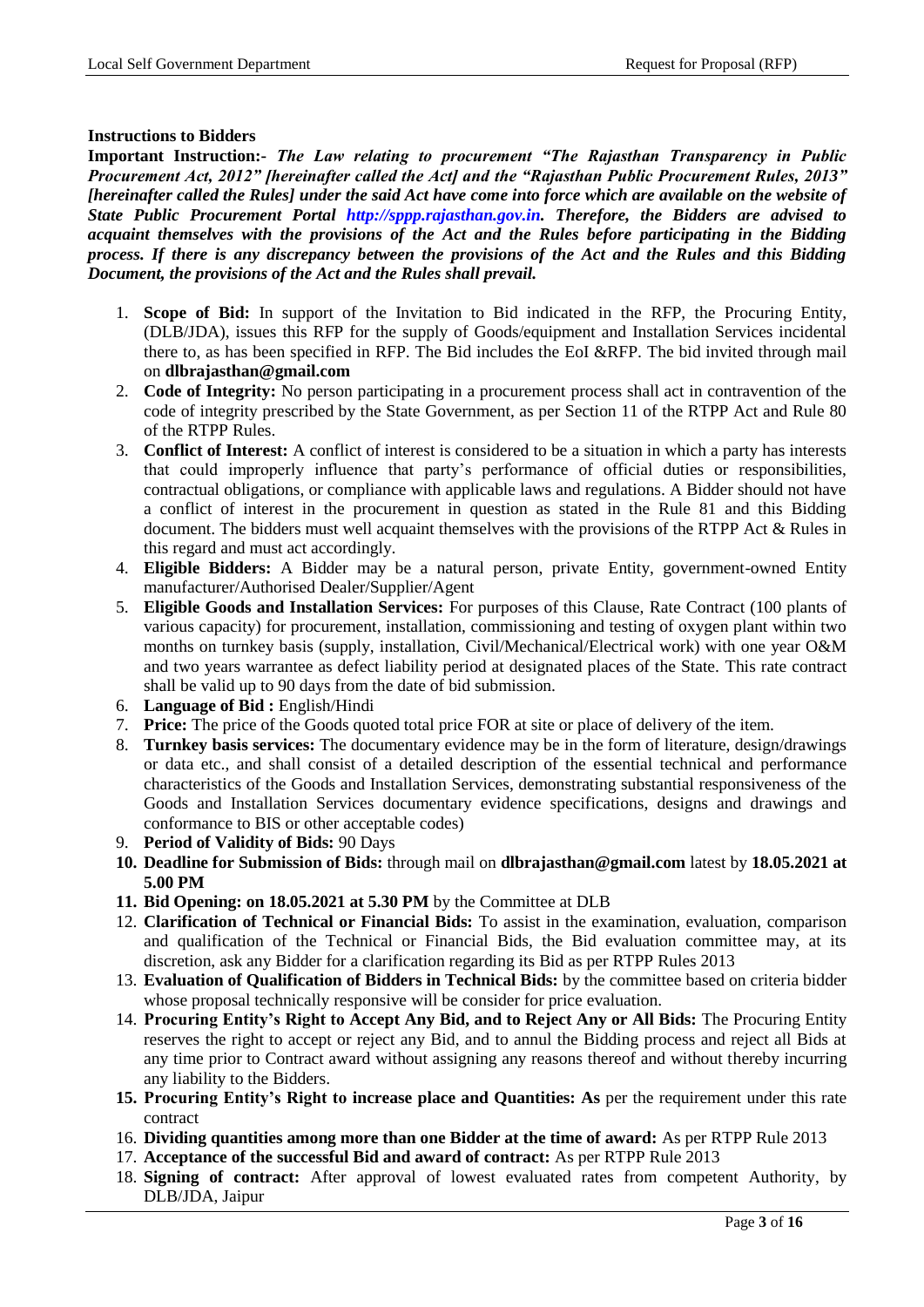- 19. **This RFP Document and any addenda thereto**, together with any further communications are now being issued for the purpose of inviting bids only. The bidder shall not disclose any information contained in the documents or otherwise supplied in connection with this bid invitation to any third party except for the purpose of preparing his Bid. The bidder shall maintain complete confidentiality till the Contract is awarded.
- 20. The bidders are advised to explicitly read this RFP document, addendum /corrigendum /clarification issued, if any, as available on *[www.sppp.rajasthan.gov.in](http://www.sppp.rajasthan.gov.in/)* included in the scope of work & all other terms & conditions mentioned in the RFP shall applicable.
- 21. Alterations or overwriting, if any, should be avoided. However, if there are any, should be legible and signed by the bidder alongside such alterations or overwriting. However, whitener should not be used for any alterations.
- 22. Bids complete in all respects must be submitted not later than the date and time indicated Procuring Entity may, at its discretion, extend this deadline for the submission of Bids by amending the RFP Document
- 23. The bidder will be bound by the details furnished by it to Procuring Entity while submitting the Bid or at subsequent stage. In case any of such documents furnished by it is found to be false at any stage, it would be deemed to be a breach of terms of contract making it liable for legal action besides termination of License.
- 24. Procuring Entity may at its sole discretion and at any time during the processing of Bid, disqualify any bidder from the Bidding process if the bidder has: Made misleading or false representations in the forms, statements and attachments submitted in proof of the eligibility requirements. If found to have a record of poor performance such as abandoning works, not properly completing the contract, inordinately delaying completion, being involved in litigation or financial failures, etc. Fails to provide clarifications related thereto, when sought. Procuring Entity, at its sole discretion and without incurring any obligation or liability, reserves the right, at any time, to; suspend and /or cancel the Process and/ or amend and/ or supplement the bidding Process or modify the dates or other terms and conditions relating thereto; consult with any bidder in order to receive clarification or further information; retain any information and/ or evidence submitted to the Procuring Entity by, on behalf of, and/ or in relation to any bidder; and/ or Independently verify, disqualify, reject and/ or accept any and all submission or other information and/ or evidence submitted by or on behalf of any bidder.
- 25. It shall be deemed that by submitting the bid, the bidder agrees and release the Procuring Entity, its employees, agents and advisers, irrevocably, unconditionally, fully and finally from any and all liability for claims, losses, damages, costs, expenses or liabilities in any way related to or arising from the exercise of any rights and/ or performance of any obligations hereunder, pursuant hereto and: or in connection herewith and waives any and all rights and / or claims it may have in this respect, whether actual or contingent, whether present or future.
- 26. Procuring Entity reserves the right to verify all statements, information and documents submitted by the bidder in response to the RFP. Any such verification or lack of such verification by the Procuring Entity shall not relieve the bidder of its obligations or liabilities hereunder nor will it affect any rights of the Procuring Entity there under.
- 27. Procuring Entity may issue clarification/ amendments on its own or in response to queries. All clarifications and interpretations issued by Procuring Entity shall be deemed to be part of the RFP.
- 28. The Bid shall contain: with each page signed by the bidder in acceptance of the terms and conditions therein, along with scanned copy of all the required documents. All the documents should be signed and stamped on each page, before scanning, by the authorized representative of the bidder.
	- 1. Manufacturer Authorization Certificate.
	- 2. Status of Firm (Individual/Partnership firm/Company) should be submitted with proof.
	- 3. GST registration Certificate
- 29. **Financial Proposal:** This Part should contain the financial offer in the prescribed format as per **Annexure- A**. Financial proposal should not be indicated at any place other than specified sheet in the Bid, otherwise the proposal shall be summarily rejected.

*Note: Rate quoted should be all inclusive for carrying out activities in the scope of supply and installation, commissioning and warrantee of supplied item during warrantee period. It is to be noted that any other taxes, as applicable shall be inclusive, only GST as applicable chargeable extra as per the prevailing rate and rules.*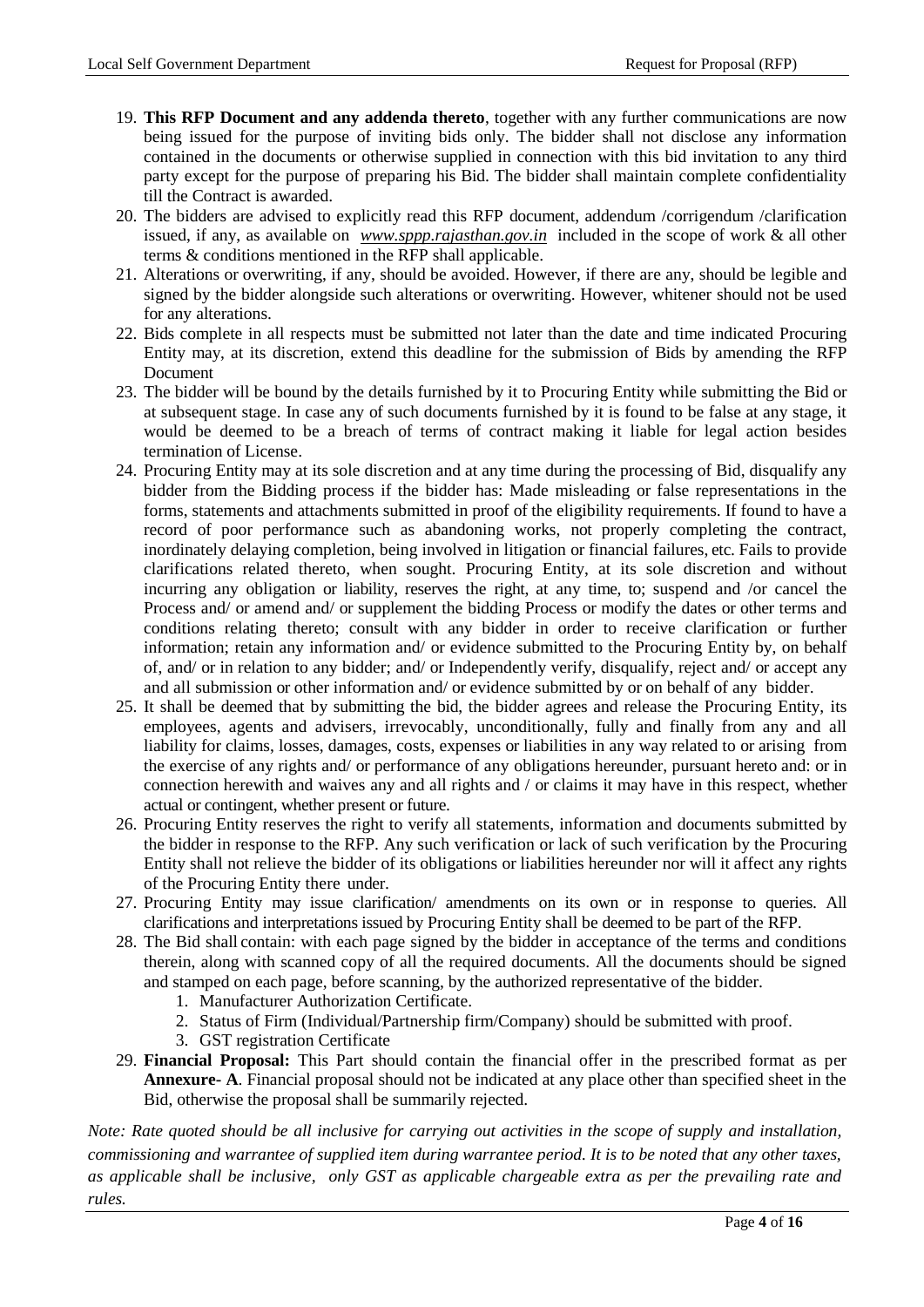### **Evaluation and Qualification Criteria**

The following criteria may be used individually or in combination to establish one or several critical qualifications of the Bidder:

| S.No | <b>Criteria</b>                                        | <b>Document Required</b>                  |  |
|------|--------------------------------------------------------|-------------------------------------------|--|
| 1.   | Contractual Experience: The bidder should be in        | Valid registration certificate Rajasthan  |  |
|      | business and should be registered in business at       | Shop & Commercial Establishments Act,     |  |
|      | least the last 3 years.                                | 1958 or any other act of GoI/GoR or       |  |
|      |                                                        | company registered<br>under<br>Indian     |  |
|      |                                                        | <b>Companies Act 1956</b>                 |  |
| 2.   | <b>Technical Experience:</b> The bidder should have    | Bidder should provide copy of work order  |  |
|      | minimum one work order for supply<br>and               | for supply and installation of one oxygen |  |
|      | installation of one oxygen plant (on PSA               | plant (on PSA technology)                 |  |
|      | technology) in the last Five years at any hospital in  |                                           |  |
|      | India.                                                 |                                           |  |
| 3.   | Manufacturer's Authorization                           | Copy of certificate issued by manufacture |  |
|      |                                                        | in prescribed format in bid document      |  |
| 4.   | Oxygen generation plant shall have<br>valid            | Copy of valid certification               |  |
|      | crtification of ISO 13485/CE/US FDA standard           |                                           |  |
| 5.   | <b>GST</b> registration certificates: GST registration | Copy of GST registration                  |  |
|      | certificates shall be submitted by the Bidder          |                                           |  |
| 6.   | The written confirmation of Authorization to           | On letter head                            |  |
|      | sign on behalf of the Bidder shall consist: Power      |                                           |  |
|      | of Attorney/ Board Resolution by the Bidder            |                                           |  |
|      | required/ Letter of Authorization written on the       |                                           |  |
|      | Letter Head by the Bidder                              |                                           |  |
|      |                                                        |                                           |  |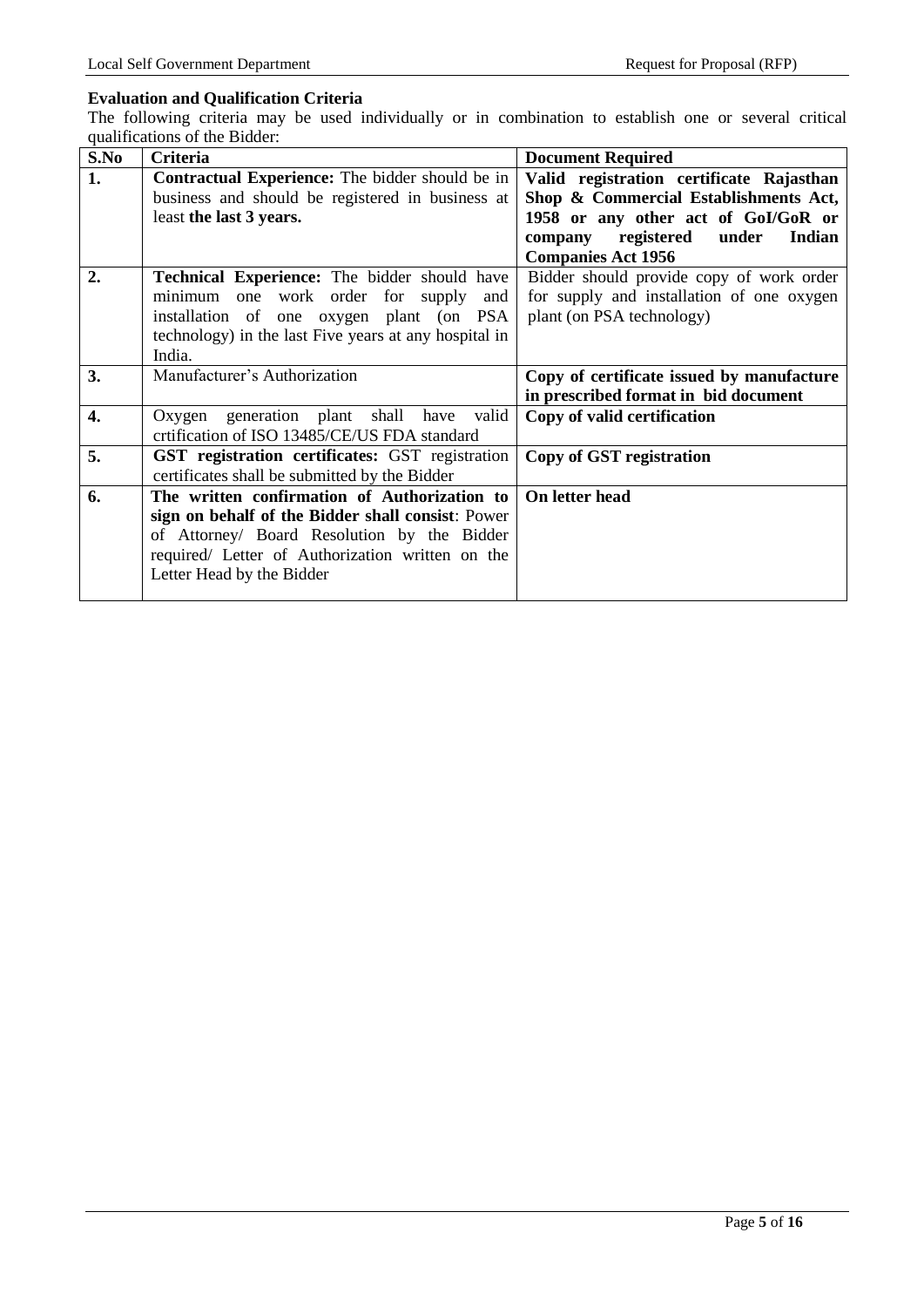### **Delivery and Completion Schedule**

**Delivery:** "Delivery", as used herein, shall mean the date of delivery of the Goods to the designated Place of Delivery. The delivery period shall be **two months** start as of stipulated date of start as per Notification of

Award by DLB/JDA under this rate contract.

**Delivery location:** Delivery shall be given at the site. The FOR of supply shall be workshop/ office/ the destination as mentioned in supply order. DLB/JDA or his authorized representative may also issue purchase/supply order or/and make payment. The successful bidder has to execute such orders placed with him in accordance the condition of the contract. F.O.R at respective place/hospital. Tentative numbers of plants are 50 cylinders capacity 40 nos, 75 cylinders capacity 20 nos, 100 cylinders capacity 20 nos and 150 cylinders capacity 20 nos.

## **Technical Specifications**

#### **A. Specifications and standards:-**

- i. The supplier shall ensure that the goods and services comply with the technical specifications and other provisions of the contract.
- ii. The supplier shall be entitled to disclaim responsibility for any design, data, drawing, specification or other document, or any modification thereof provided or designed by or on behalf of the purchaser, by giving a notice of such disclaimer to the purchaser.
- iii. The goods and services supplied under this contract shall conform to the standards of the technical specifications, when no applicable standard is mentioned; the standards shall be equivalent or superior to the official standard whose application is appropriate to the country of origin of the goods.
- iv. Wherever references are made in the contract to codes and standards in accordance with which it shall be executed, the edition or the revised version of such codes and standards shall be those specified in technical Specifications
- v. During contract execution, any changes in any such codes and standards shall be applied only after approval by the Department and shall be treated in accordance with the conditions of contract

#### **B. Schedule of equipment and technical specifications:**

- i. The bidders shall complete the schedule (s) and technical specifications for the goods and equipment to be supplied in their entirety so as to demonstrate their compliance with the requirements of the bidding documents.
- ii. The materials, equipment and services to be supplied under the contract shall be like that use of such materials equipment and services shall not infringe or violate any industrial property or intellectual property rights or claims of any third party.
- iii. Oxygen purity should be 93% +-3 supply should be medical oxygen grade only
- iv. discharge pressure more than 7 bar
- v. Flow meter shall be approved /celebrated from appropriate authority
- vi. Auto switch over system for regular supply of oxygen
- vii. Voltage Stabilizer for the plant shall be provided
- viii. Product shall have valid certification e.g. UPS/IP/CENDA/Indian Drugs Standard Control **Organization**
- ix. System shall be attached with existing manifold room and pipeline
- x. Circuit diagram& manual of the equipment will be provided by supplier
- xi. All required spare parts should be available at service centre of supplier

General Civil Specification for proposed oxygen plants shed in hospitals is located all over state of Rajasthan

- 1. Prefab structures or on site shed made of angle iron structure, wall and roofing of coated CGI sheets (TATA Blue scope) and pipe structure.
- 2. Plinth of shed 300-400 mm.
- 3. Height of structure minimum 3.5 mt.
- 4. Flooring- Tremix cement concrete 100 mm thick flooring with Ironite toping to give smooth and tough finish over 100 mm thick PCC (1:1.5:3) and 200 mm thick stone soling.
- 5. 1 m minimum circulation space to be kept around plant.
- 6. Provision of exhaust fan, ventilator, steel door and window as per norms. *Note :- Height and dimension to be vary according to plant capacity.*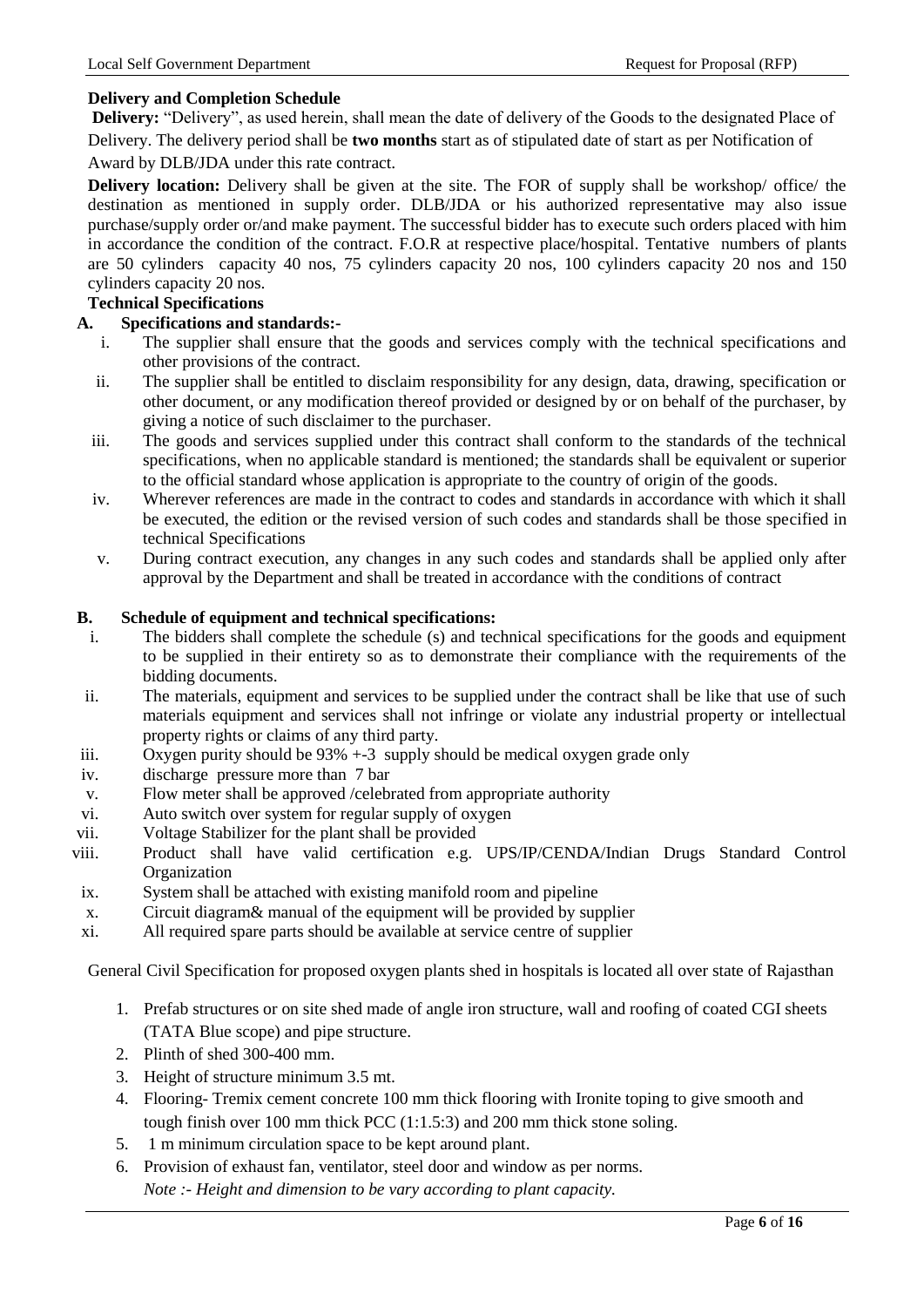| S.No.       | <b>Item</b>                                                                                                                                                                                                                                                                                                                                     |  |  |
|-------------|-------------------------------------------------------------------------------------------------------------------------------------------------------------------------------------------------------------------------------------------------------------------------------------------------------------------------------------------------|--|--|
| 1           | SITC of Pressure Swing Absorption Oxygen Generator Plant capacity should be minimum<br>15/24/30/48 cum per hr. or Approx 250/400/500/800 LPM equal to 50/75/100/150 (Approx. )Jumbo<br>Cylinders per day with stand alone two compressor and two dryers, after cooler etc. working in<br>tendem As per following Specifications:                |  |  |
| a           | Purity of Oxygen $93\% \pm 3\%$ @4.1 bar pressure minimum                                                                                                                                                                                                                                                                                       |  |  |
| $\mathbf b$ | For 50 cylinder: Rotary Screw type air compressor of suitable capacity (2 Nos) as per afore mention<br>Approx 20-22 KW capacity, 400 V-415 v /3 Phase /50 HZ supply system, Outlet pressure 4.1 BAR,<br>Maximum Output Pressure 7.5 BAR.<br>For 75 cylinder: Rotary Screw type air compressor of suitable capacity (2 Nos) as per afore mention |  |  |
|             | Approx 30-32 KW capacity, 400 V-415 v /3 Phase /50 HZ supply system, Outlet pressure 4.1 BAR,<br>Maximum Output Pressure 7.5 BAR.                                                                                                                                                                                                               |  |  |
|             | For 100 cylinder: Rotary Screw type air compressor of suaitable capacity (2 Nos) as per afore<br>mention Approx 35-38 KW capacity, 400 V-415 v /3 Phase /50 HZ supply system, Outlet pressure<br>4.1 BAR, Maximum Output Pressure 7.5 BAR.                                                                                                      |  |  |
|             | For 150 cylinder: Rotary Screw type air compressor of suaitable capacity (2 Nos) as per afore<br>mention Approx 58-60 KW capacity, 400 V-415 v /3 Phase /50 HZ supply sytem, Outlet pressure 4.1<br>BAR, Maximum Output Pressure 7.5 BAR.                                                                                                       |  |  |
| $\mathbf c$ | The unit should comprise four stage air filtration, consists of moisture seperator, 0.1 micron pre<br>filter before the Refrigerated air dryer, another two filters 0.1 and 1 micron after the dryer then a<br>carbon tower which makes sure 0 oil and vapour in the down stream air. The carbon should last for                                |  |  |
|             | more than three years . and it should be provided 1 micron filter after carbon tower. Beneath this<br>filter a moisture alarm should be incorporated to switch off the PSA system in case of dryer auto<br>drain failure . In the Oxygen downstream it should incorporate 0.5 particle filter and a bacterial filter.                           |  |  |
| $\mathbf d$ | For 50/75/100 This unit should also comprise of 1nos air receiver 1000 Litres, oxygen /Buffer tanks                                                                                                                                                                                                                                             |  |  |
|             | 1000 Ltrs as per standards, an in-line flow meter, In-line Oxygen Analyzer, certifying the capacity<br>shall be installed at the outlet of the oxygen receiver                                                                                                                                                                                  |  |  |
|             | For 150 This unit should also comprise of 1nos air receiver 1500 Litres, oxygen /Buffer tanks 1500<br>Ltrs as per standards, an in-line flow meter, In-line Oxygen Analyzer, certifying the capacity shall<br>be installed at the outlet of the oxygen receiver                                                                                 |  |  |
| e           | In case PSA Oxygen Generator failure, an auto switch over system to regular supply of oxygen is<br>incorporated so that automatically back up from cylinders shall be taken over. To show this effect an<br>alarm system should be installed with this system.                                                                                  |  |  |
| $\mathbf f$ | All the system piping and fittings, all the interconnections, and piping up to manifold roomshall be<br>of stainless steel and is in the scope of work of the bidder.                                                                                                                                                                           |  |  |
| ${\bf g}$   | This system should be comprising of OFF-Spec Valve to prevent the supply of impure oxygen to go<br>into the system if the purity goes to below the 90%.                                                                                                                                                                                         |  |  |
| h           | The Unit can be monitor on line through by service team /authorised person 24/7 on no extra cost                                                                                                                                                                                                                                                |  |  |
|             | The Voltage Stabilizer of suitable capacity and standard make as per manufacturer guideline should<br>be provided.                                                                                                                                                                                                                              |  |  |
|             | The size of the display screen (Touch screen digitalDisplay) 7" to 10"                                                                                                                                                                                                                                                                          |  |  |
|             | The Makes of PSA Plant should be ISO:13485/CE/US FDA certified.                                                                                                                                                                                                                                                                                 |  |  |
|             | The bidder shall have to be submit test results from NABL notified third party inspection after<br>installation and commissioning of PSA Plant.                                                                                                                                                                                                 |  |  |
| 2           | P&F 240/415 V AC MCB with positive isolation of breaking capacity not less than 10 KA (B/C/D)<br>tripping characteristic) ISI marked IS 8828(1996)]/ conforming to IEC 60898 in existing board/sheets<br>including making connections, testing etc. as required. Four Pole MCB40 A 63 A rating                                                  |  |  |

## **Name of work:- SITC of Oxygen Generation Plant 50/75/100/150 Cylinders Capacity in Rajasthan on turnkey basis.**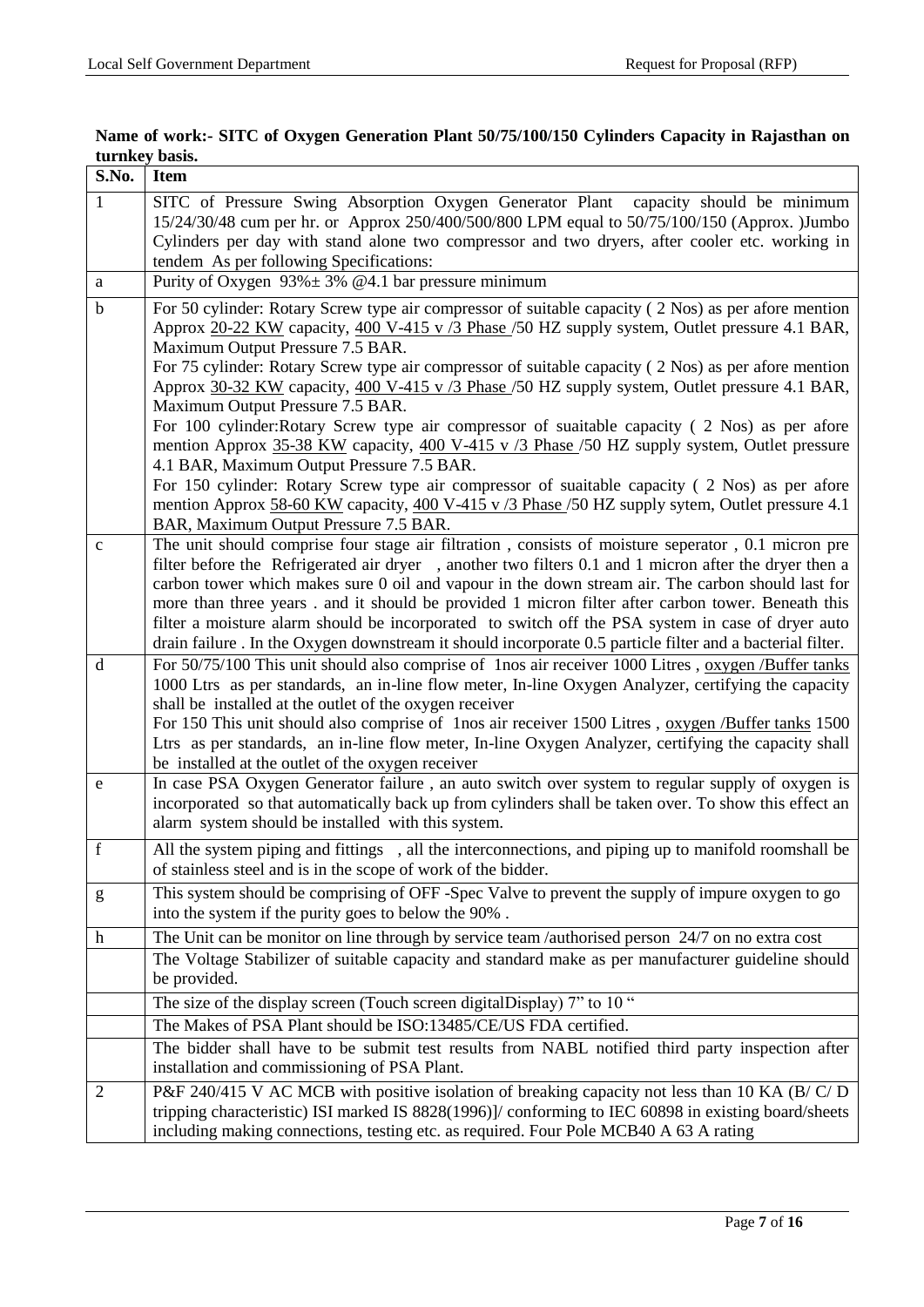| $\mathfrak{Z}$ | Maintenance free Gel Earthing with Pipe in pipe / Pipe in strip technology filled with anti                                                                                                         |  |  |
|----------------|-----------------------------------------------------------------------------------------------------------------------------------------------------------------------------------------------------|--|--|
|                | corrosive conductive compound (CPRI Tested) below the ground in $150 - 200$ mm dia. earth pit &                                                                                                     |  |  |
|                | surrounding filled with required mineral filling compound (MFC should have hygroscopic property<br>to retain the moisture for long time to create low resistance zone ) and C.C. finished chamber   |  |  |
|                | covered with hinged type with locking arrangement C.I. Cover, C.I. Frame of size 300mm x 300mm                                                                                                      |  |  |
|                | complete testing of earth resistance as required. of following sizes.                                                                                                                               |  |  |
|                | With Strip in Pipe Technology with 80 - 100 micron GI Coating                                                                                                                                       |  |  |
|                | GI pipe 2000 mm long ,63 / 80mm, Inner strip 50 mm x 3 mm copper                                                                                                                                    |  |  |
| $\overline{4}$ | S & Laying following size earth wire/strip in horizontal or vertical run in ground/surface/recess                                                                                                   |  |  |
|                | including riveting, soldering, saddles, making connection etc. as required. 8 SWG copper Wire 20mm                                                                                                  |  |  |
|                | x 3mm copper strip                                                                                                                                                                                  |  |  |
| 5              | SITC of wall/ free standing floor mounted dust and vermin proof compartmentalized cubical panel                                                                                                     |  |  |
|                | made out of CRCA sheet, required hardware, duly treated for derusting in 7 tank process with                                                                                                        |  |  |
|                | dephosphating and with powder coating on both side of panel in desired shade The panel having PU/                                                                                                   |  |  |
|                | Neoprene rubber gasket of not less than 3mm thickness, separate detachable gland plate M.S. base                                                                                                    |  |  |
|                | channel , hinged door with locking arrangement for equipment/switchgear . Thickness of sheet shall<br>not be less than 1.6 mm up to 600 mm length / width of any compartment and be of 2.0 mm above |  |  |
|                | 600 mm. Load bearing structure shall be of 2.0 mm thick sheet supported by base M.S. channel if                                                                                                     |  |  |
|                | required. Side walls and cable alley compartments having bolted type doors with / without                                                                                                           |  |  |
|                | detachable extension type structure. (only outer area on all sides shall be measured & panel to be                                                                                                  |  |  |
|                | fabricated from CPRI approved fabricator)                                                                                                                                                           |  |  |
| 6              | Supplying and fixing of Aluminium / Copper bus bar by means of SMC / DMC type insulator, high                                                                                                       |  |  |
|                | tensile nuts and bolts spring washers in existing panel including bending, cutting in required shape                                                                                                |  |  |
| $\tau$         | and size and colour coding with heat shrinkable PVC sleeves. Electrolytic grade Aluminium bus bar<br>SF of (0-500) V range Volt meter on existing panel, making connection by PVC insulated copper  |  |  |
|                | conductor with PVC sleeves / channel etc. as required. Digital type                                                                                                                                 |  |  |
| 8              | SF of CT operated direct reading type Ampere meter on existing panel, making connection by PVC                                                                                                      |  |  |
|                | insulated copper conductor with PVC sleeves / channel etc. as required. Digital type Below 500 A                                                                                                    |  |  |
| 9              | SF of Current Transformer, with all necessary support in existing panel including connection etc. as                                                                                                |  |  |
|                | required . up to 150 / 5 Ratio, 5 VA, class 1 accuracy                                                                                                                                              |  |  |
| 10             | SF of selector switch of 10 A for voltmeter (4 position ) including making connection etc. as                                                                                                       |  |  |
| 11             | required.<br>SF of CT linked selector switch of 10 A for Ampere meter (4 position ) including making                                                                                                |  |  |
|                | connection etc. as required.                                                                                                                                                                        |  |  |
| 12             | SF of 110/220 V, LED (22.5 mm dia) Indicating lamp with integral circuit, terminal block,                                                                                                           |  |  |
|                | including connection etc. as required. Red/yellow/Green colour                                                                                                                                      |  |  |
| 13             | S & F of Electrical insulating rubber matts confirming to IS: 15652 / 2006 with one side anti skid                                                                                                  |  |  |
|                | abberation marks and pasting the mat with synthetic rubber adhesive as required. 3.3 KV, 2 mm                                                                                                       |  |  |
|                | thick with proof voltage 10 KV / 3 min. and Break Down Voltage 30 KV                                                                                                                                |  |  |
| 14             | P/Laying P.V.C. / XLPE insulated & P.V.C. sheathed cable of 1.1 KV grade with aluminium<br>conductor of IS:1554 P-I / IS:7098 P - I of Group 1 of approved make in ground as per IS:1255            |  |  |
|                | including excavation of 30cmx75cm size trench, 25 cm thick under layer of sand, IInd class bricks                                                                                                   |  |  |
|                | covering, refilling earth, compaction of earth, making necessary connection, testing etc. as required of                                                                                            |  |  |
|                | size. 3.5 core* 120.0 Sq.mm 3.5 core* 70.0 Sq.mm 3.5 core* 50.0 Sq.mm 3.5 core* 240.0 Sq.mm                                                                                                         |  |  |
|                | 3.5 core* 150.0 Sq.mm                                                                                                                                                                               |  |  |
| 15             | P&F on load change over switch, front handle operated, four pole 415 V conforming to IS:13947 P-                                                                                                    |  |  |
|                | III including connections, testing etc. as required in the following rating: Open execution type200 A                                                                                               |  |  |
| 16             | S & Laying following size' B ' class G.I. Pipe confirming to IS: 1239 P - 1 (1990) with accessories                                                                                                 |  |  |
|                | for laying earth conductor/strip / cable in ground/surface/recess as required 100 mm dia.                                                                                                           |  |  |
| 17             | Supplying and making one end termination with heavy duty single compression brass gland SIBG                                                                                                        |  |  |
|                | type, heavy duty aluminium lugs duly crimped with crimping tool, PVC tape etc for following size of<br>Armoured PVC insulated & PVC sheathed/ XLPE aluminium conductor cable of 1100 volt grade as  |  |  |
|                | required of size. 3.5 core* 120.0 Sq.mm 3.5 core* 70.0 Sq.mm 3.5 core* 50.0 Sq.mm 3.5 core*                                                                                                         |  |  |
|                | 240.0 Sq.mm 3.5 core* 150.0 Sq.mm                                                                                                                                                                   |  |  |
|                |                                                                                                                                                                                                     |  |  |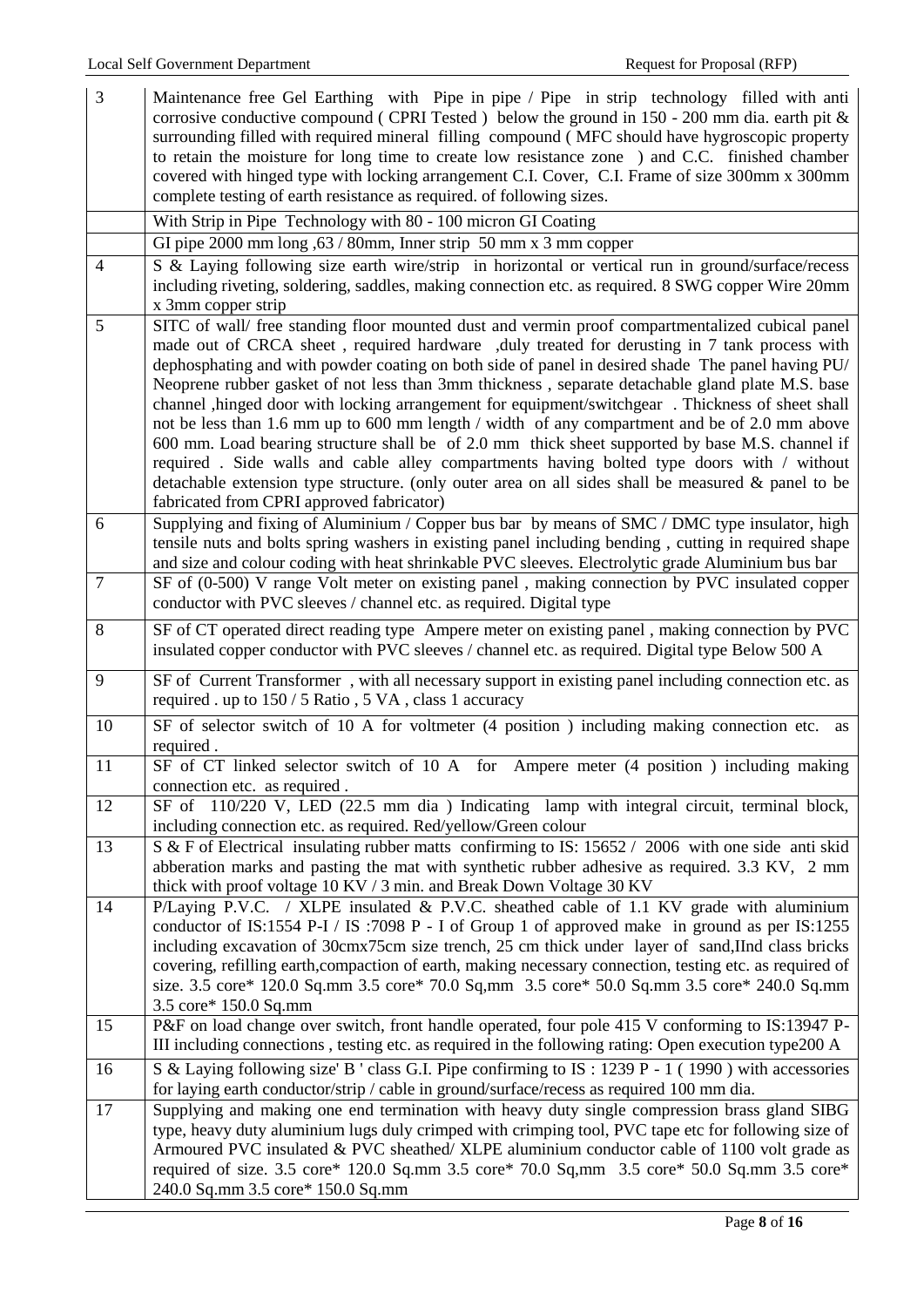| 18 | SITC of quick make and quick break 4 POLE current limiting MCCB having following current                                                                                                                                                                                                                                                                                             |  |  |  |  |
|----|--------------------------------------------------------------------------------------------------------------------------------------------------------------------------------------------------------------------------------------------------------------------------------------------------------------------------------------------------------------------------------------|--|--|--|--|
|    | rating, short circuit breaking capacity at $440/415$ V, 50 Hz; O/L & S/C settings and conforming to                                                                                                                                                                                                                                                                                  |  |  |  |  |
|    | IS 60947-2 / IEC 60947-2 with front face and centralized adjustable, line load interchangeability,                                                                                                                                                                                                                                                                                   |  |  |  |  |
|    | having positive isolation capability, provision for UVR, shunt trip, earth fault trip, push (test) to                                                                                                                                                                                                                                                                                |  |  |  |  |
|    | trip, including making connections with lugs $\&$ spreaders, etc. as required. With Thermal Magnetic                                                                                                                                                                                                                                                                                 |  |  |  |  |
|    | release up to 100/250 Amp, 25 kA, fixed O/L & S/C setting 160/400 Amp, 25 kA, adjustable O/L &                                                                                                                                                                                                                                                                                       |  |  |  |  |
|    | fixed S/C setting, $\text{Ics} = 100\% \text{ Icu}$                                                                                                                                                                                                                                                                                                                                  |  |  |  |  |
| 19 | Supply & Fixing ISI marked (IS: $15683$ ) Portable fire Extinguisher, Carbon-dioxide type flat base<br>including valve, discharge hose of not less than 10 mm dia. min. 600 mm long $\&$ complete in all<br>respects including initial fill with C02 gas confirming to IS:307-1966 filled to a filling ratio of not<br>more than 0.667 and wall suspension bracket. Capacity 4.5 Kg. |  |  |  |  |
| 20 | P&F of Heavy duty capacitor start, Double ball bearing 900/1400 RPM single phase ISI marked<br>Exhaust fan, IS:2312 marked in existing opening including making connections testing etc. as<br>required. $380 \text{ mm}$ sweep $(900/1400 \text{ RPM})$                                                                                                                             |  |  |  |  |

#### **Inspections and Tests**

The following inspections and tests shall be performed by  $3<sup>rd</sup>$  party:

| S. No |                                   | Brief Description of Item   Description of Inspection and/ or Trial and/ or Test for full conformance<br>of the product to the specifications given in RFP |
|-------|-----------------------------------|------------------------------------------------------------------------------------------------------------------------------------------------------------|
|       | equipment<br>and 1<br>accessories | Oxygen plant with all <b>Inspections:</b> As per specifications as per relevant IS code                                                                    |
|       |                                   | Tests: as per technical specification and GoI/GoR norms                                                                                                    |

## **AWARD OF CONTRACT/ AGREEMENT & SECURITY DEPOSIT**

- **1.** Prior to the expiry of the period of validity of the bid, the successful bidder shall be notified through a Letter of Acceptance (LoA) sent through email to be confirmed in writing by Registered / Speed Post / By hand that its Bid has been accepted. Upon receipt of the "LoA", the successful bidder(s) shall return/submit one copy of the LoA duly signed and accepted by its authorized signatory **within 2 days** of from the date of issue of LoA through e-mail. or by presence.
- **2. Performance Security Deposit will be** equal to 2.5**%** of Value of order/contract amount in the form of DD/BC/FDR/Bank Guarantee from any scheduled bank (having its branch at Jaipur) in favour of Jaipur Procuring Entity is required to be deposited. The bank guarantee should remain valid for a period of 9 months (Nine months) beyond the date of expiry of the "Warrantee Agreement" from the date of issue of PBG. The Performance Security is to ensure due performance of all obligations of the agency under the contract against an event of default by the agency and/or any material breach of its obligations there under. The Performance Security Deposit shall be refunded after adjustment of outstanding dues, if any, made in accordance with this contract, to the bidder on his application within one month after the completion of contract period and warrantee clause to Procuring Entity. The security deposits shall not carry any interest during the tenure of the Contract.
- 3. Agreement on a non-judicial stamp paper of Rs, 500/- only as per stamp act, shall be executed between the successful bidder and DLB/JDA within 5 days of issue of LoA. The original copy of the agreement shall be retained by DLB/JDA and the copy shall remain with agency.
- 4. The cost of stamp duty for execution of agreement and any other related legal documentation charges / incidental charges shall be borne by the successful bidder only.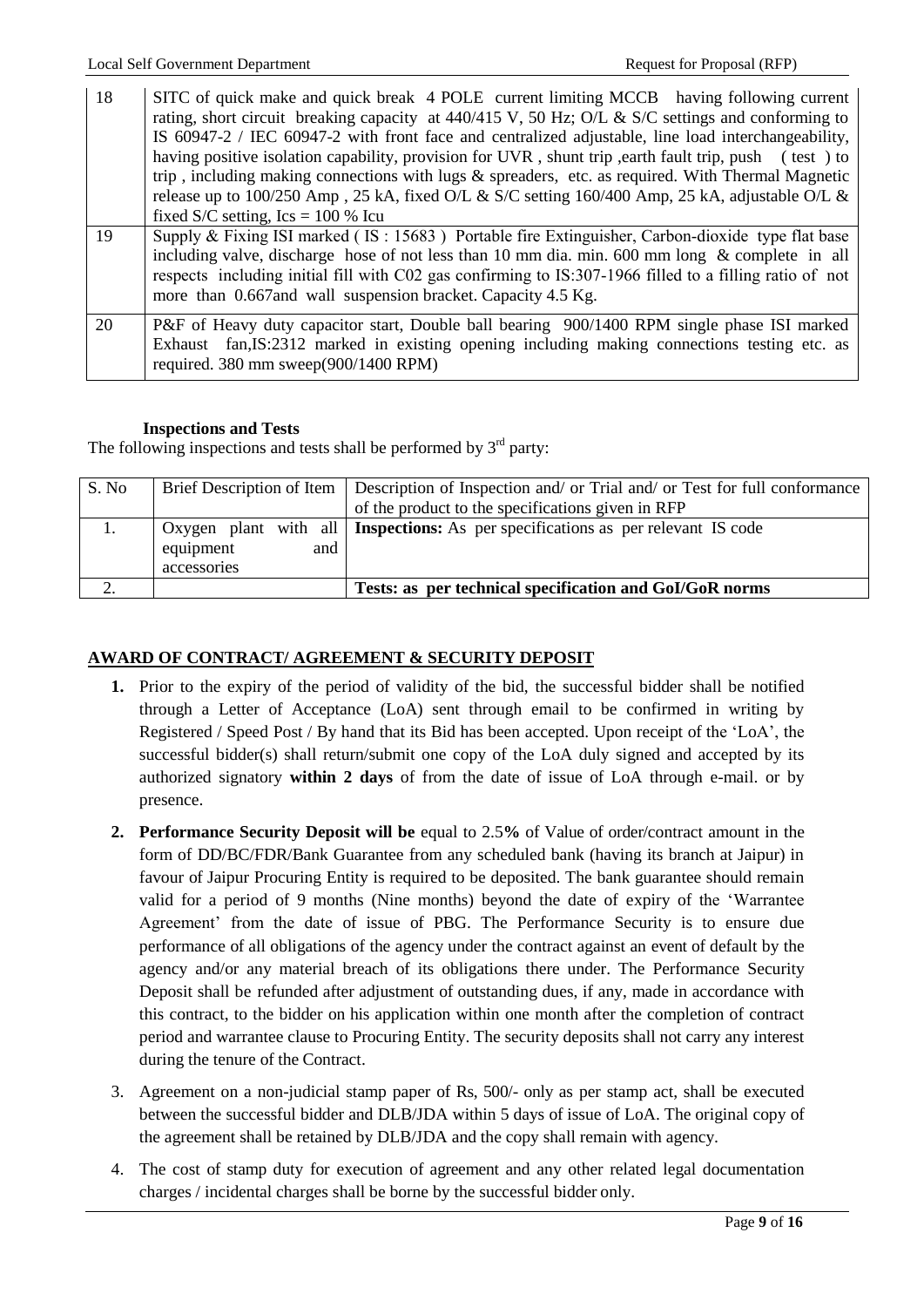- 5. Procuring Entity shall retain the right to withdraw the LoA in the event of the successful bidder"s failure to accept the LoA within the limit specified in the above clause. The bidder shall not seek any claim, compensation, damages or any other consideration whatsoever on this account.
- 6. **Any** request for extension of time for deposition of security deposit shall be made in writing with due justification and it shall be at the discretion of Procuring Entity to accept or reject such request.
- 7. **Procuring Entity** shall have the right to invoke and appropriate the proceeds of the Security Deposits in whole or in part, without notice to the Agency in the event of breach of this Agreement or for recovery of liquidated damages or penalties as per rules/under RTPP Act 2012 and RTPP Rules 2013.
	- i. The performance security deposit shall be refunded after adjustment of outstanding dues, if any, made in accordance with this contract, to the bidder on his application within one month after at the end of full term of contract period.
	- ii. Procuring Entity shall reserve the right for deduction of Procuring Entity dues from the performance security deposit at any stage of agreement, i.e., current/ completion/termination/surrender, against:
- 8. Supplier liable for any amount imposed as penalty and adjustment for all losses/damages suffered by Procuring Entity for any non-conformity with the terms & condition of the agreement.
- 9. Supplier liable for any amount for which Procuring Entity becomes liable to the Government/ Third party due to any default by any employee / agent of the supplier.
- 10. Supplier liable for any payment/ fine imposed under the order/judgment of any court/consumer forum or law enforcing agency or any person working on behalf of the Supplier.
- 11. In case of non-acceptance of LoA or non-signing of contract by the successful bidder, even after 5 days of issue of LoA, Procuring Entity shall cancel the LoA and may award the contract to the other bidder, at its discretion.
- 12. Required approval from authority shall be taken as per the norm of Rajasthan State Pollution Control Board
- 13. **Warrantee Clause** : The warrantee of supplied items should be two years from date of Installation with all parts without taking any considering electric parts or other treated as consumables. During warrantee period supplier is bide to serve services on urgent basis to make the equipment serviceable.

### 14. **Payment Terms**:

Upon delivery of the Goods to the place of delivery, the Supplier shall notify the Procuring Entity and shall submit the following documents for payment

- a.Two copies of invoice/bill showing the description all details
- b.Delivery note, transport receipt, if any;
- c. Manufacturer or Supplier's warranty certificate;
- d. Pre-shipment/ supplier's factory inspection reports & test reports carried out at works. e.Receipt of Goods from representative of Procuring Entity.
- i. Payment of 80% of contract amount will be made after receive of machinery in good condition and inspection at designated place (after adjustment of advance payment amount in case of advance payment made to supplier)
- ii. Balance 20% of contract amount payment will be made after commissioning, testing and successfully operation of plant at designated site complete in all respect as per condition of contract and 3rd party inspection report.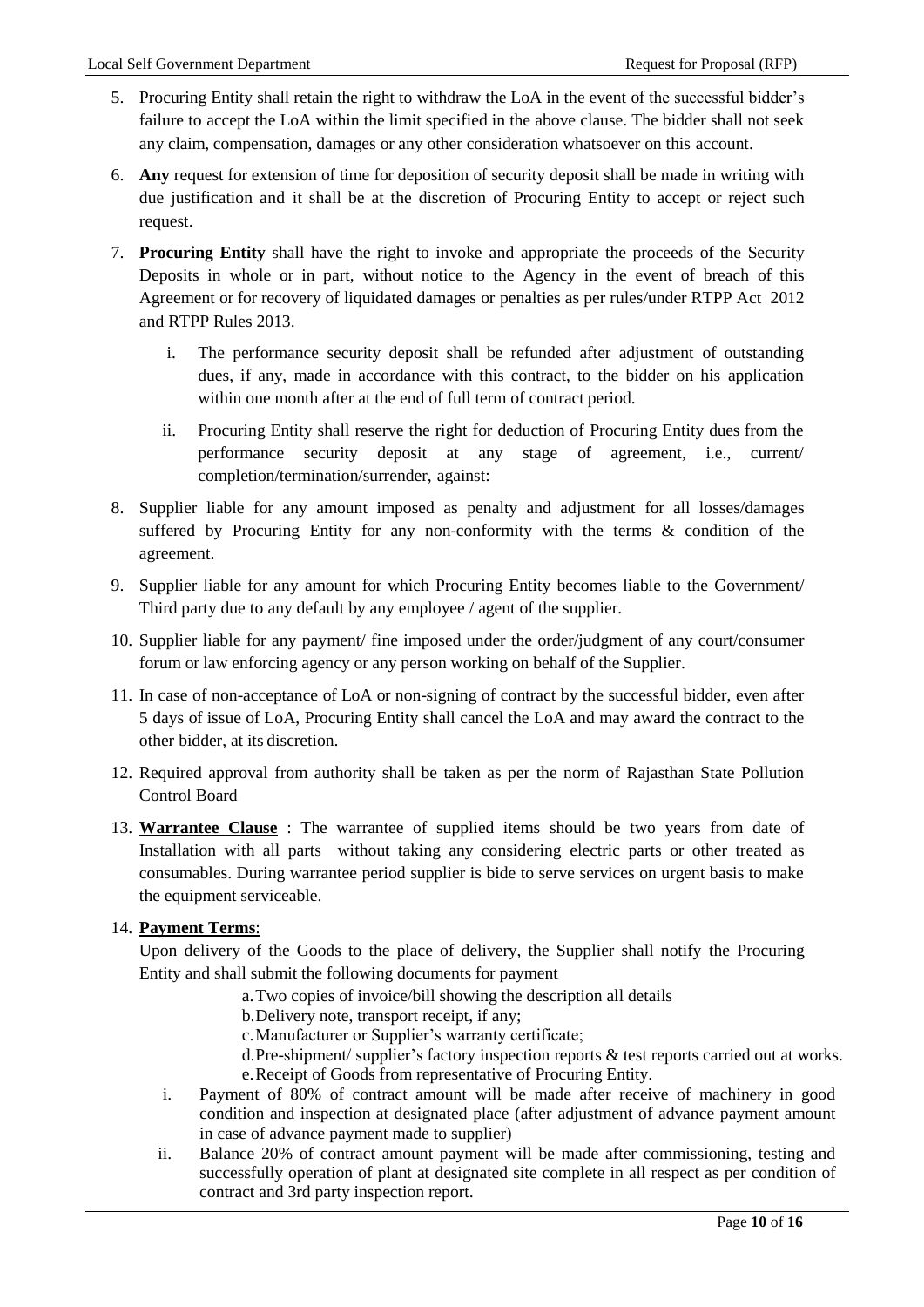**Advance payment** 50% of contract amount, if desired by the supplier shall be released against submission of unconditional Bank Guarantee of equal amount in the name of DLB/ULB invocable at Jaipur/concerned ULB Branch. The advance payment Bank Guarantee validity should be 30 days beyond the delivery period and it shall be released against delivery of equipment as per the terms and conditions.

**Mobilisation Advance** 10% (maximum) may be sanctioned by the concerned agency which will be adjusted in subsequent payment.

- 15. **Liquidated Damages:** Subject to provisions of RFP, if the Supplier fails to deliver any or all of the Goods or perform the Installation services within the period specified in the Contract, the Procuring Entity shall, without prejudice to all its other remedies under the Contract, deduct from the Contract Price, as liquidated damages on the basis of the maximum amount of liquidated damages shall be 10%. Once the maximum is reached, the Procuring Entity may terminate the Contract pursuant to RFP.
- 16. **Operation and maintenance: -** The Supplier shall ensure the continuity of the plant and that the breakdown or the deterioration in performance of the machine under normal operating conditions of any items of the machine and equipment and component parts thereof is kept to a minimum. Full operational maintenance comprises the planned and regular maintenance carried out by the supplier on a day-to-day basis, including cleaning, lubricating, minor adjustment, together with the preventive and corrective maintenance plan for those items of the plant and equipment. Bidder shall ensure 24x7 operation of plant with adequate staff as per design of plant.
- 17. During the DLP period all complants/defects/defective parts shall be replace by the vendor within 24 hour after receiving complaint.
- 18. The Supplier/Contractor shall be fully responsible for any damage of breakage of civil work during execution.
- 19. All the labour laws and safety laws shall be applicable all the safety arrangement shall be done by the contractor
- 20. All safety measures required for COVID-19 pandemic shall be complied.
- 21. All the provision of Annual Rate Contract and other provisions of RTPP Act 2012 and Rule 2013 shall be applicable.
- 22. Any Dispute will be resolution by the committee and Jurisdiction of Court Jaipur only.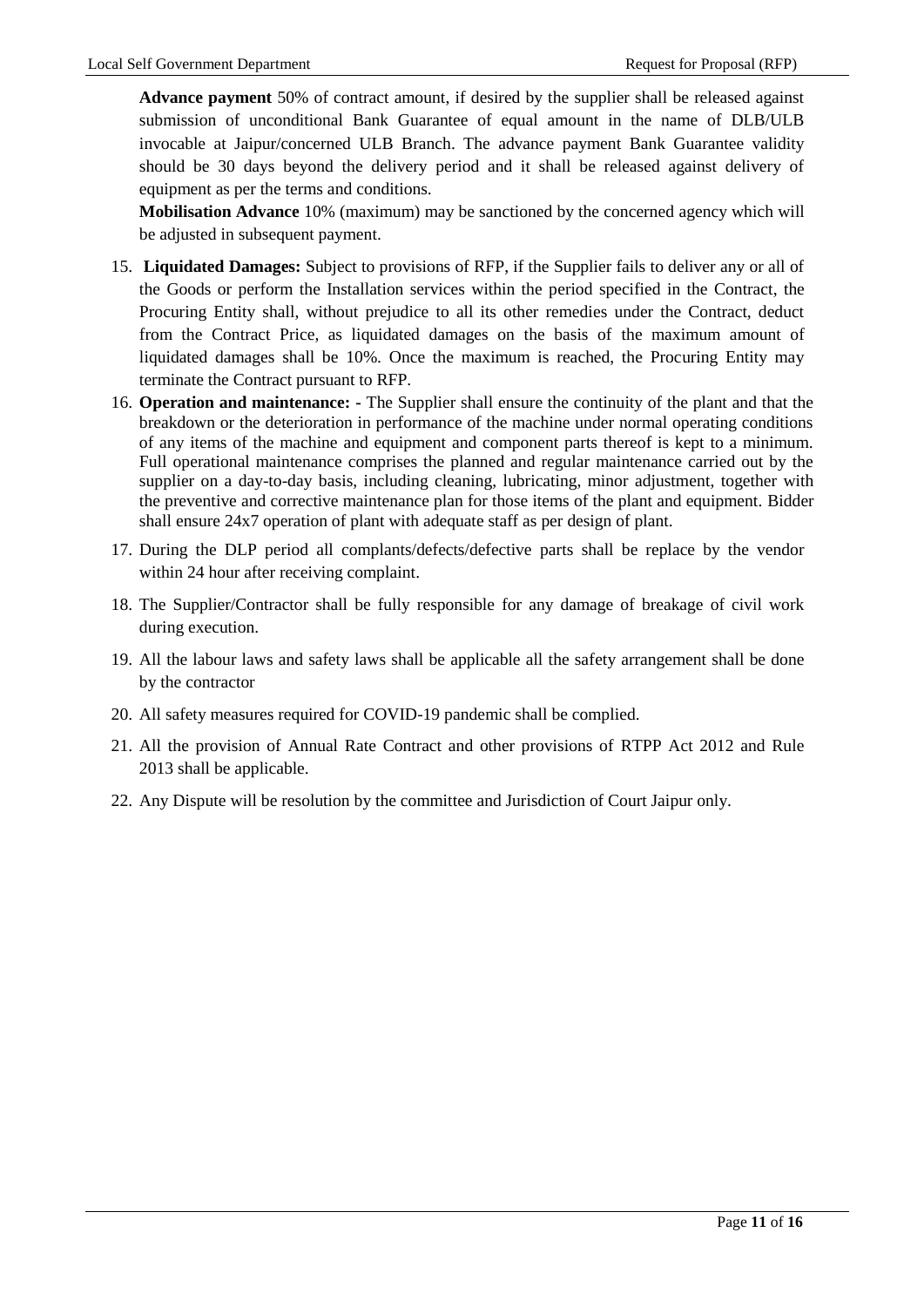#### **Contract Agreement Forms**

(To be executed on a non judicial stamp of appropriate value)

THIS AGREEMENT made on this day of ,, between of (hereinafter "the Procuring Entity"), of the one part, and of hereinafter "the Supplier"), of the other part:

WHEREAS the Procuring Entity invited Bids for certain Goods, Installation Services and commissioning, viz., \_\_\_\_\_\_\_\_\_\_ and has accepted a Bid by the Supplier for the supply of those Goods and Installation Services for the sum of (herein after "the Contract Price").

#### NOW THIS AGREEMENT WITNESS AS FOLLOWS:

- 1. In this Agreement words and expressions shall have the same meanings as are respectively assigned to them in the Contract referred to.
- 2. The following documents shall be deemed to form and be read and construed as part of this Agreement, viz.:
	- a) Supply Order
	- b) The Procuring Entity"s Notification to the Supplier of Award of Contract;
	- c) Addendum if any
	- d) The Special Conditions of Contract;
	- e) The General Conditions of Contract;
	- f) The Schedule of Supply and technical specification;
	- g) Instructions to Bidders;
	- h) EoI & RFP;

This Contract shall prevail over all other Contract documents. In the event of any discrepancy or inconsistency within the Contract documents, the documents shall prevail in the order listed above.

- 3. In consideration of the payments to be made by the Procuring Entity to the Supplier as indicated in this Agreement, the Supplier hereby covenants with the Procuring Entity to provide the Goods and Installation Services and to remedy defects therein in conformity in all respects with the provisions of the Contract.
- 4. The Procuring Entity hereby covenants to pay the Supplier in consideration of the provision of the Goods and Installation Services and the remedying of defects therein, the Contract Price or such other sum as may become payable under the provisions of the Contract at the times and in the manner prescribed by the Contract.
- 5. Jurisdiction of court shall be at Jaipur court only

IN WITNESS whereof the parties hereto have caused this Agreement to be executed in accordance with the laws of India and Rajasthan on the day, month and year indicated above.

Signed by (For and on behalf the Supplier) Signed by the Procuring Entity (On behalf of Governor of Rajasthan ) Name  $\mathbf{S}$  is a subset of  $\mathbf{S}$ 

| Signature          |                    |
|--------------------|--------------------|
| In the presence of | In the presence of |
| Witness1           | Witness 1          |
| Name               | Name               |
| Signature          | Signature          |
| Address            | Address            |
| Witness2           | Witness 2          |
| Name               | Name               |
| Signature          | Signature          |
| Address            | Address            |
| Date               | Date               |
|                    |                    |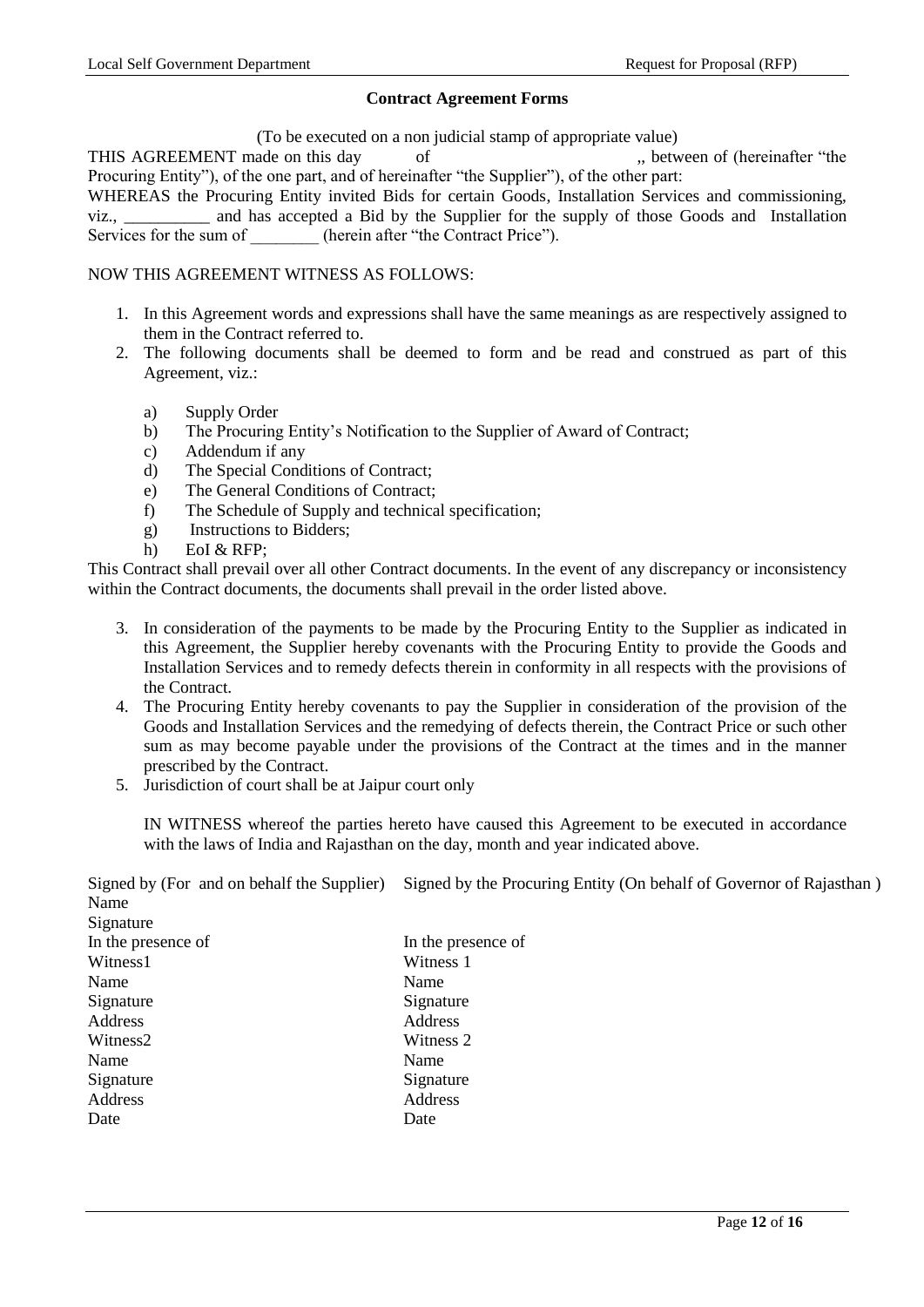#### **Performance Security**

(To be given by a Scheduled Bank in India or other Issuer acceptable to the Procuring Entity) Date: Contract Name and No.: To:

WHEREAS (hereinafter "the Supplier") has undertaken, pursuant to Contract No. dated dated to supply the contract". AND WHEREAS it has been stipulated by you in the aforementioned Contract that the Supplier shall furnish you with a Security issued by a reputable guarantor for the sum specified therein as Security for compliance with the Supplier's performance obligations in accordance with the Contract. AND WHEREAS the undersigned, legally domiciled in , (hereinafter "the

Guarantor"), have agreed to give the Supplier a Security:

THEREFORE WE hereby affirm that we are Guarantors and responsible to you, on behalf of the Supplier, up to a total an amount of rupees\* \_\_\_\_\_\_\_\_\_\_ and we undertake to pay you, upon your first written demand declaring the Supplier to be in default under the Contract, without cavil or argument, any sum or sums within the limits of \_\_\_\_\_\_\_\_\_\_\_\_\_\_\_ as aforesaid, without your needing to prove or to show grounds or reasons for your demand or the sum specified therein.

The Guarantor agrees to extend this guarantee for a specified period in response to the Procuring Entity"s written request for such extension for that specified period, provided that such request is presented to the Guarantor before the expiry of the guarantee.

This guarantee shall expire, no later than the ..... Day of ...., ....... \*\*, and any demand for payment under it must be received by us at this office on or before that date.

Name In the capacity of Signed Duly authorized to sign the Security for and on behalf of Bank"s Seal Date

*\** The Guarantor shall insert an amount representing the percentage of the Contract Price specified in the **Contract** 

\*\* Insert the date sixty days after the expected completion date, including period of Warranty/ Guarantee and maintenance period, if any.

Notes: 1. all italicized text is for guidance on how to prepare this advance payment guarantee and shall be deleted from the final document.

2. The Procuring Entity should note that in the event of an extension of the time for completion of the Contract, the Procuring Entity would need to request an extension of this guarantee from the Guarantor. Such request must be in writing and must be made prior to the expiration date established in the guarantee.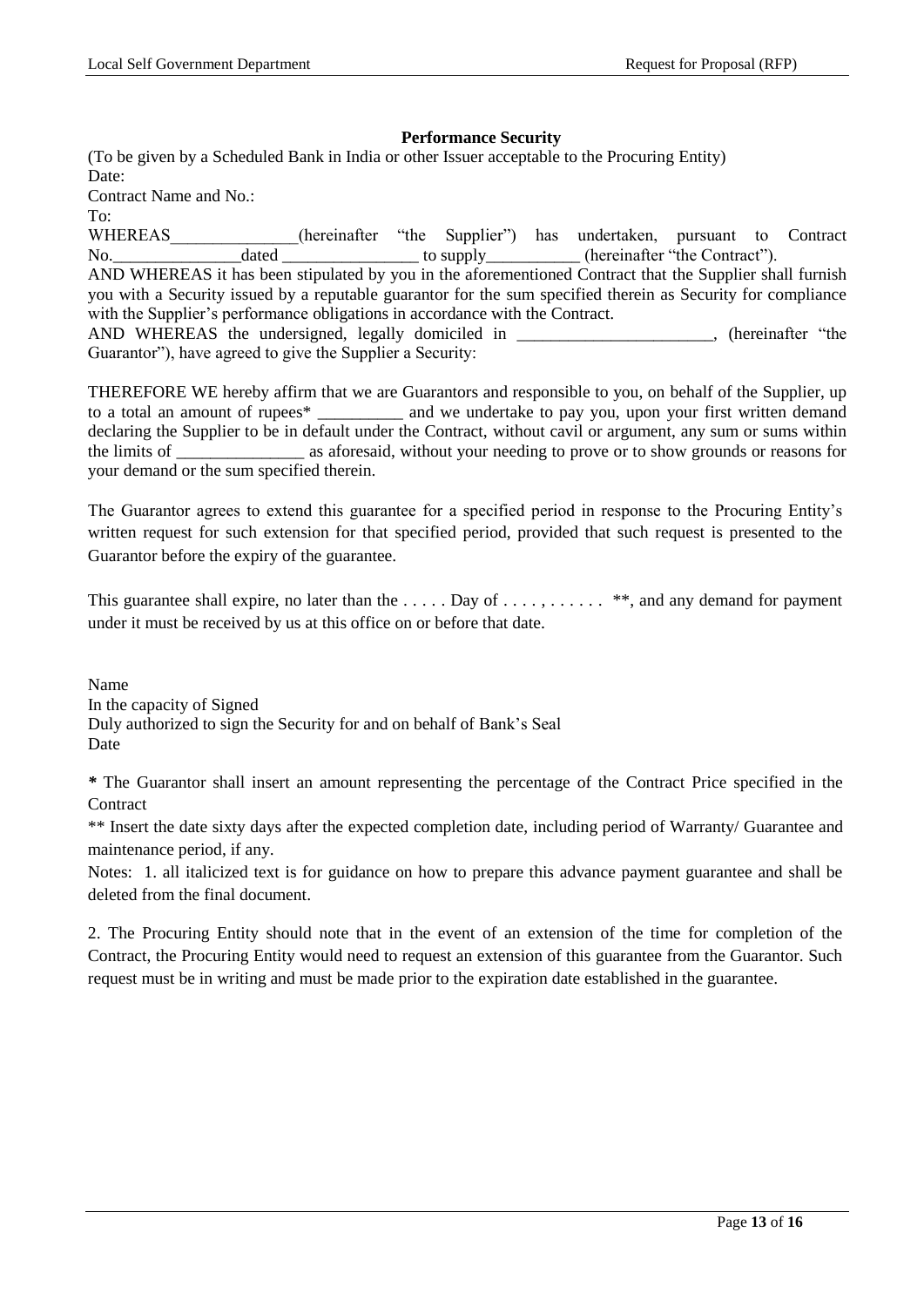#### **Performance Security Declaration**

Date:\_\_\_\_\_\_\_\_\_\_\_\_\_\_\_\_\_\_\_\_\_ [insert date (as day, month and year)]

Contract Name and No.: [insert name and number of Contract]

To:

[insert complete name of Procuring Entity]

We, the undersigned, declare that:

We understand that, according to your conditions, the Contract must be supported by a Performance Security Declaration as a guarantee to ensure fulfillment of our all performance obligations under the Contract for [insert name of subject matter of procurement].

We accept that we will automatically be suspended from being eligible for bidding in any contract with you for the period of time of [Procuring Entity to indicate here the period of time for which the Procuring Entity will declare a Bidder ineligible to be awarded a Contract if the performance Security Declaration is to be executed.] starting on the date that we receive a notification from you, the

[Procuring Entity] that our Performance Security Declaration is executed, if we are in breach of any of our performance obligation under the conditions of the Contract, We understand this Performance Security Declaration shall expire after 60 days of completion of our all obligations under the Contract including warranty/ Guarantee, operation, maintenance, etc. in accordance with the conditions of the Contract.

Signed:------------------------------ [insert signature of person whose name and capacity are shown] In the capacity of: [insert legal capacity of person signing the Performance Security Declaration] Name:---------------[insert complete name of person signing the Performance Security Declaration] Duly authorized to sign the Performance Security Declaration for and on behalf of: [insert complete name of Supplier] Dated on----------- day of ------------, [insert date of signing] Corporate Seal------------------------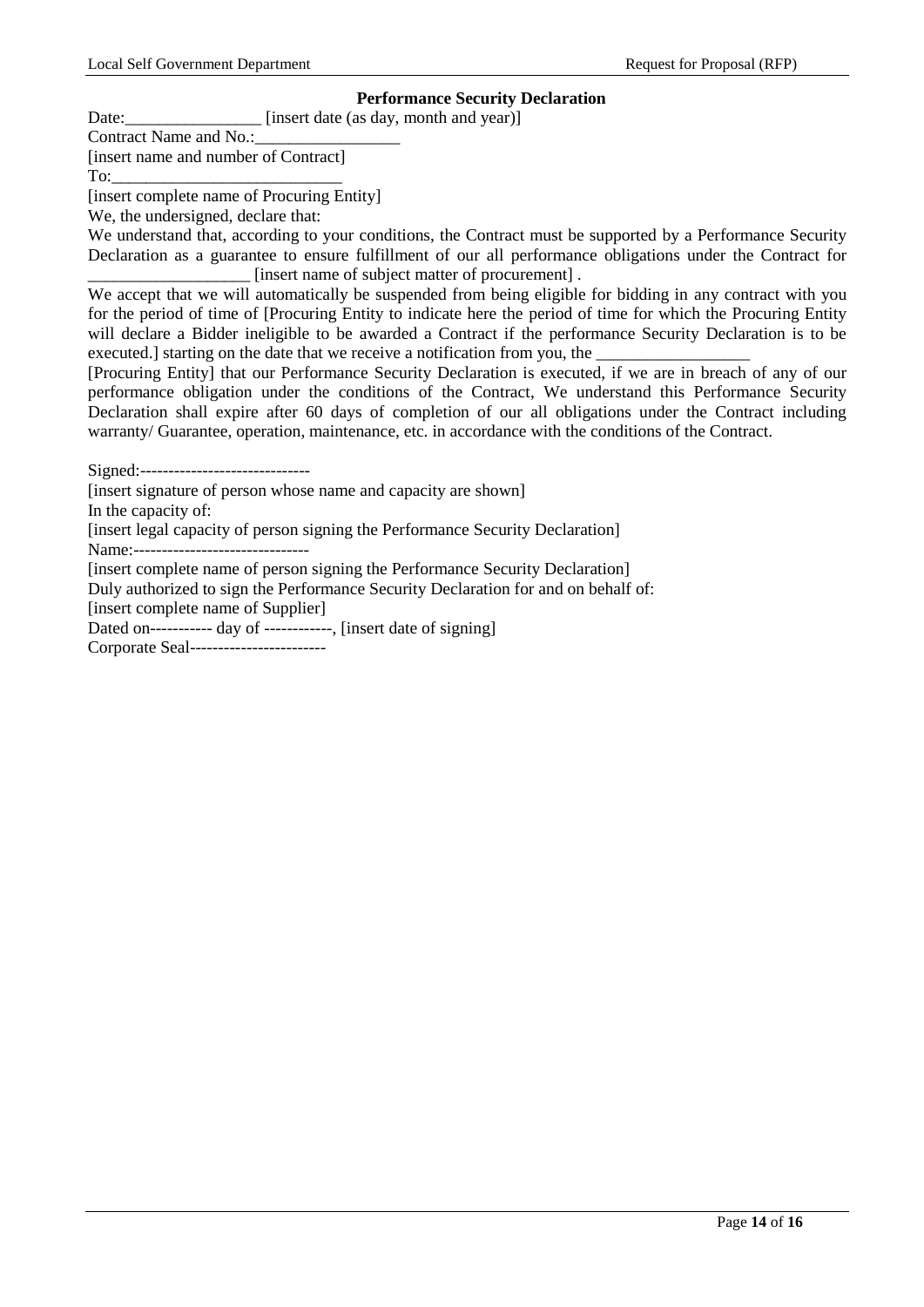## **Letter of Acceptance** *[On letter head paper of the Procuring Entity]*

*No. . . . . . . . Dated . . . . . . .* To: . . . . . . . . . . *[name and address of the Supplier]* . . . . . . . . . . Subject: . . . . . . . . . . *[Notification of Award for the Works]* . . . . . . . . . . This is to notify you that your Bid dated . . . . [*date]* . . . . for execution of the *. . . . . . . . . . [name of the contract and identification number, as given in the Contract Data] . . . . . . . . . .* for the Accepted Contract Amount of the equivalent of *. . . . . . . . [.amount in numbers and words and name of currency] . . . . . . . . .*, as corrected and modified in negotiations and in accordance with the Instructions to Bidders has been accepted by …. *[designation of the Procuring Entity]* …………*…….*. The date of commencement and completion of the Works shall be: ………………………………………………………………………………………… You are requested to furnish the Performance Security/ Performance Security Declaration within ………… Days in the form given in the Contract Forms for the same for an amount equivalent to Rupees …………… within ……… days of notification of the award valid up to 60 days after the date of expiry of Defects Liability Period and maintenance period, if applicable, and sign the Contract,

failing which action as stated in sub-section 2 of section 42 of the Rajasthan Transparency in Public

Procurement Act, 2012 and Instructions to Bidders shall be taken.